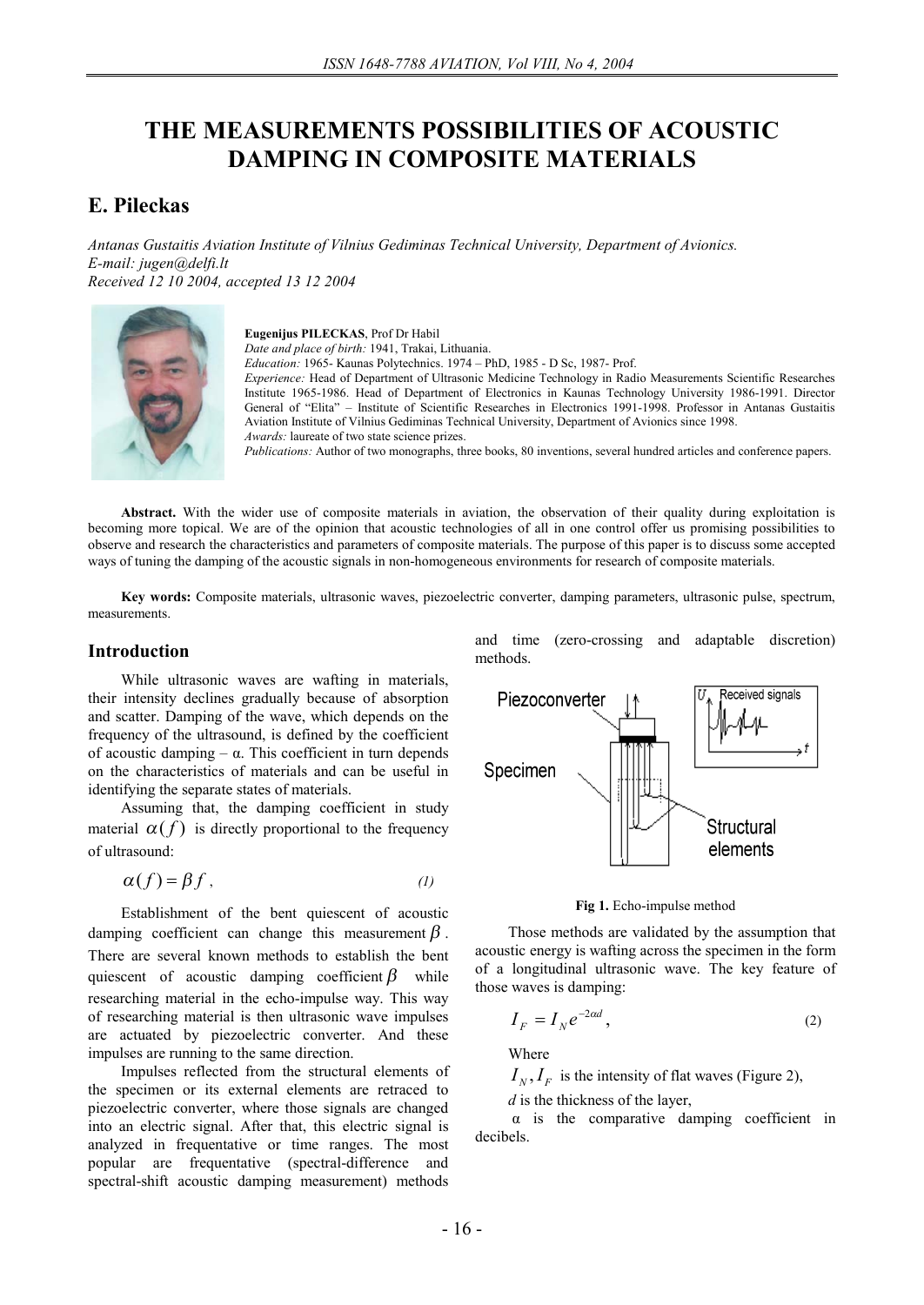

**Fig 2.** For better understanding of spectral-shift method: a – elementary indiscrete layer of material, which is under the sway of ultrasonic radiation,

b – reflected ultrasonic impulses (from frontal and terminal boundary of layer),

c – the density of spectral power of ultrasonic impulses

### **Spectral-difference method**

This method allows us to establish  $β$  according to the alteration of difference of the power spectrum logarithms of reflected ultrasonic impulses. The power transfer characteristic of ultrasonic impulses at the layer surface of the specimen is:

$$
\left|H(f)\right|^2 = \frac{P_F(f)}{P_N(f)},\tag{3}
$$

Where

 $P_{N}(f)$  – spectral power density of ultrasonic impulse (reflected from frontal layer boundary),

 $P_F(f)$  – spectral power density of ultrasonic impulse (reflected from terminal layer boundary).

Those two ultrasonic impulses are separated in time:  $T = 2d/c$ , where  $c$  – the speed of sound.

The comparative damping coefficient is directly connected with this transient characteristic:

$$
\left|H(f)^{2}\right| = 10^{[-\alpha(f)(2d)]/10} = 10^{-0.2\beta fd} \tag{4}
$$

Or equivalent:

$$
\alpha(f) = \frac{-10\lg[H(f)]^2}{2d} \tag{5}
$$

Where:  $2d$  – pathway length in layer.

Then function (3) is expressed into logarithmic units (decibels), the parameter β:

$$
\beta = \frac{10 \lg P_N(f) - 10 \lg P_F(f)}{2df} \tag{6}
$$

The advantage of this method is that the utilization of this method does not depend on the shape of signal spectrum.

#### **Spectral-shift method**

This method allows us to establish β according to the spectrum shift to the low frequency area of reflected ultrasonic impulse.

This method requires using ultrasonic impulses with Gauss shape envelope and harmonic carrier frequency.

$$
P_N(f) = C_N e^{-(f - f_N)^2 / B^2}, \tag{7}
$$

Where:  $C_N$  - constant;  $B$  - the width of the ultrasonic impulse spectrum;  $f_N$  - the central spectrum frequency.

In paper [3], it was shown that spectrum  $P_F(f)$  is exactly the same Gauss shape as spectrum  $P_N(f)$ . Only carrier frequency  $f_F$  is variable.

$$
f_F = f_N - 2\beta dB^2, \tag{8}
$$

It means that  $P_F(f)$  shifts to the low frequency area.

Thus, we can calculate the values of  $\beta$  according to the shift of carrier frequency:

$$
\beta = \frac{f_N - f_F}{2dB^2}.
$$
\n(9)

It was proven that the accuracies of both acousticdamping methods are equal, although earlier it was reputed that the spectral-shift method was more exact [5]. It was so because of extra a priori information about the Gauss form of the power spectrum.

We must do a lot of calculations to establish the spectrum of ultrasonic impulse. It is the main lack of this method. Therefore the speed of measurements decreases.

#### **Zero-crossing method**

This method allows us to establish the value of β according to the zero-crossing density of Gauss shape ultrasonic impulses. The link between zero density  $\lambda$ , average quadratic frequency  $f_1$  and central frequency of spectrum  $f_e$  are used in this method.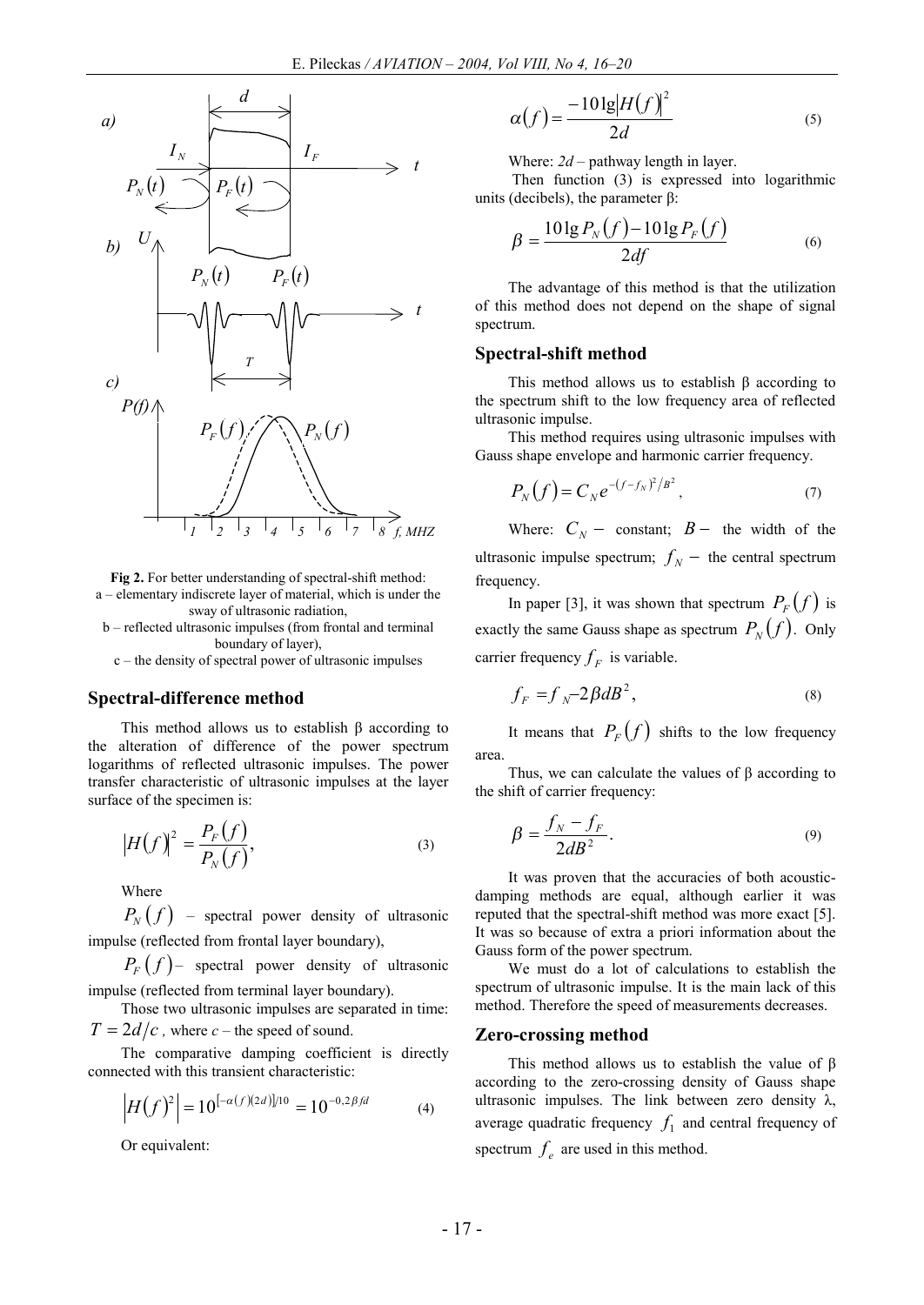$$
\lambda = 2f_1 = 2\left(f_e^2 + \frac{\sigma^2}{2}\right)^{\frac{1}{2}}
$$
 (10)

#### $\sigma$  - spectral dispersion.

We can describe the link between zero-crossing density of the ultrasonic impulse and alteration of damping coefficient β:

$$
\lambda = 2f_0 - 4\sigma^2 \beta d + \frac{\sigma^2}{2f_0},\qquad(11)
$$

 $f_0$  – central spectrum frequency, which is equal to carrier frequency of ultrasonic impulse. So

$$
\beta = \frac{\left(\frac{f_0}{2\sigma^2} - \frac{\lambda}{4\sigma} + \frac{1}{8f_0}\right)}{d}.
$$
\n(12)

The zero-crossing method has a great advantage; we do not need to calculate spectral characteristics.

#### **Adaptable discretion method**

According to the adaptable discretion method, the acoustic damping of material is adjusting by using the average adaptable discretion frequency of ultrasonic impulse.

The average quadratic frequency  $f_1$ :

$$
f_1 = \frac{f_d \varepsilon}{2\pi K_{\Phi} \sigma_x}
$$
 (13)

Where:  $K_{\Phi}$  – is the coefficient which depend on the form of fluxion,  $\varepsilon$  - bias of approximation;  $\sigma_x$  average quadratic alteration.

Zero density of signal has this form:

$$
\lambda = 2f_1 = \frac{f_d J}{\pi K_{\Phi}} \tag{14}
$$

Where:  $J = \varepsilon / \sigma_x$  is the reduced altitude.

Next two equations describes the link between the average frequency of the adaptable discretion and β:

$$
f_d = \pi K_{\Phi} \left( 2f_0 - \frac{4\sigma^2 \beta d + \sigma^2}{2f_0} \right) J \tag{15}
$$

$$
\beta = \frac{\frac{f_0}{2\sigma^2} - f_d J}{\left(4\pi K_{\phi}\sigma^2 + \frac{1}{8}f_0\right) d}
$$
(16)

The value of  $f_d$  is adjusted in real time. Because of it, the adaptable discretion method has all the advantages

of the zero-crossing method, and the sensibility of the damping coefficient measurements is far better. This

means that sensitivity increase 
$$
\frac{K_{\Phi}}{J}
$$
 times.

But enlarging sensibility by decreasing attitude  $J$  is limited by the speed of adaptable discretion.

Therefore, this method requires complex technologies while zero-crossing method can be realized in much more simple way.

#### **Double frequency method**

The methods of acoustic damping measurements that we analyzed above are based on the dependence of the direct damping coefficient on frequency. Yet from the results of experiments, we can conclude that the dependence of the functional damping coefficient can vary from direct to quadratic. This variation depends on type and condition of material.

$$
\alpha(f) = \alpha_0 f^m \tag{17}
$$

Where:  $1 \le m \le 2$ ,  $\alpha_0$  – damping quiescent.

Besides, to estimate the damping coefficient, it is possible to use the simpler double frequency method [10]. The double frequency method is legitimated by amplitude measurements of two reflected ultrasonic impulses generated on two different frequencies. Within the given frequentative dependence, the damping quiescent can be expressed:

$$
\alpha_0 = \frac{A_{21} - [A_{22} + A_{22}(A_{11} - A_{12})]}{2d(f_1^m - f_2^m)},
$$
\n(18)

Where:  $A_{11}$ ,  $A_{12}$ ,  $A_{21}$ ,  $A_{22}$  - amplitudes of ultrasonic impulses reflected from frontal and terminal surfaces of specimen. Those amplitudes are obtainable then two ultrasonic probe frequencies  $f_1$  and  $f_2$  are  $f_1 \triangleleft f_2$ ;  $m = 1 \div 1,2$ ;  $d$  – the thickness of layer. Yet this method requires using probe frequencies. The band of relative frequentative spectrum must be less than 0,1.

#### **Modeling confines**

All above discussed measurements methods of the acoustic damping are under the influence of the spectrum width, central frequency, mirror image, scatters in the materials. Some of these factors depend on the technique of experiment; others depend on the character of the material. It is therefore very important to choose either correct methodic for acoustic damping measurements or correct technical means.

Next we will study some aspects of mathematical modeling to estimate acoustic damping algorithms.

For computer modeling, the structure of material must be formalized and all elements of this structure must be described. The one-dimensional and direct models of the materials are used in almost every theoretical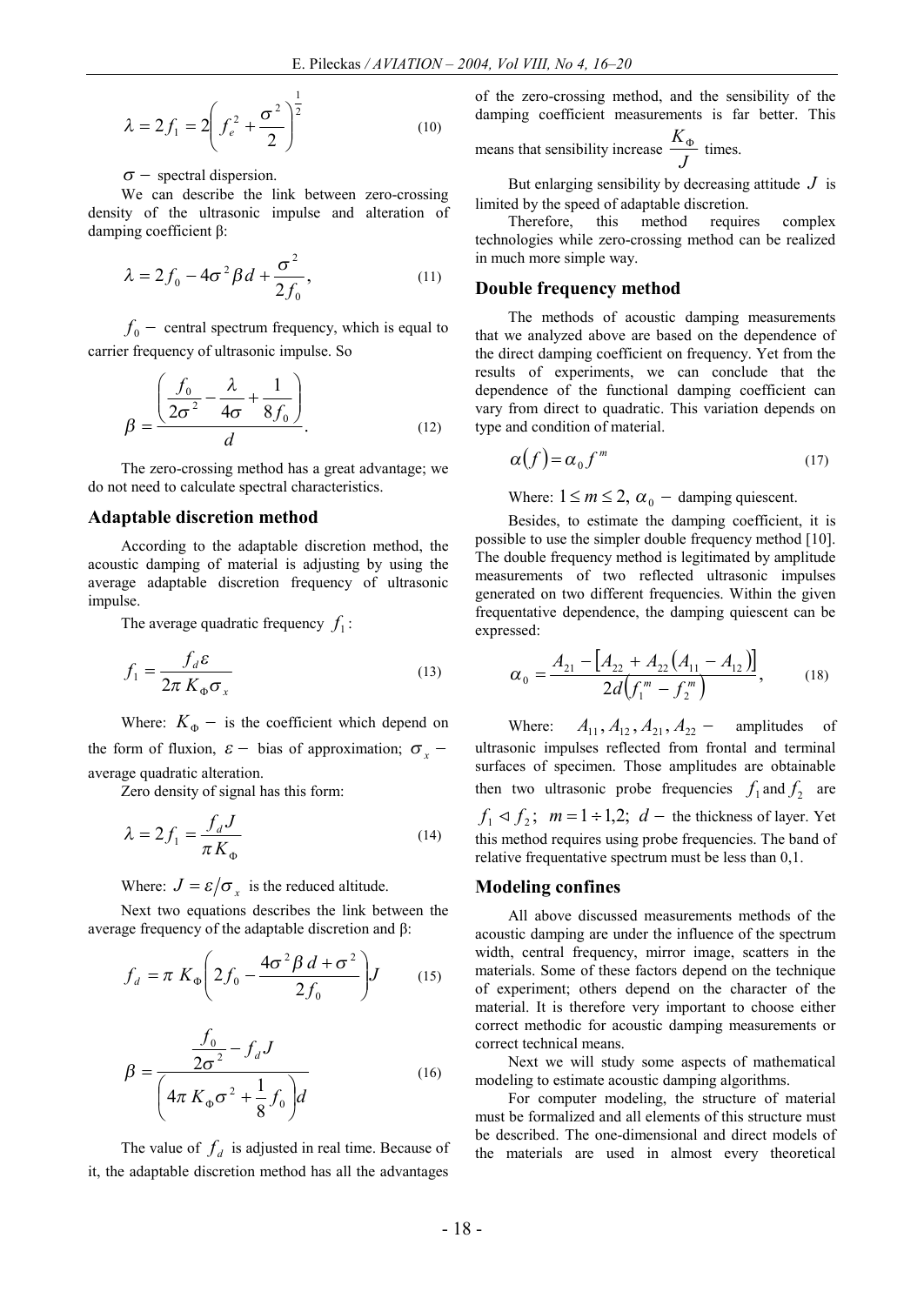description. We can found a suggestion; there distance between scatters is less than wavelength [11].

The dynamic characteristics of elementary layer in unipolar model case are the function of the approximate transfer  $\hat{H}(s)$ , the amplitude-frequency characteristic  $\hat{H}(\omega)$ , the phase-frequency characteristic  $\hat{\varphi}(\omega)$  and the pulse characteristic  $\hat{h}(t)$ :

$$
\hat{H}(s) = a \exp \frac{-st_s}{1 + bs},
$$
\n
$$
\hat{H}(\omega) = \frac{a}{\sqrt{1 + b^2 \omega^2}},
$$
\n(19)

$$
\hat{\varphi}(\omega) = -act \ t g(b\omega) - t_s \omega ,
$$

$$
\hat{h}(t) = \frac{a}{b} \exp{-\frac{t - t_s}{b}} \left[ -(t - t) \right],
$$

Where:  $a, b = const$ ,  $t_s = cd -$  waft delay time,  $c$  - speed of ultrasound in material,  $d$  - thickness of layer.

The calculations of coefficients a and b depends on the method of damping estimation and on criterion conviction of this estimation. There are three criteria that we can use to estimate the alteration of damping coefficient β and link between coefficients a and b [7].

The criteria of zero bias are used in spectral-shift and zero-crossing methods. This allows us to determine the coefficients a and b:

$$
a = e^{-\frac{\beta \omega_0}{(1 - \beta \omega)^{0.5}}}
$$

$$
b = \frac{\beta}{\left[\omega_0 \left(1 - \beta \omega_0\right)^{0.5}\right]}
$$
(20)

Obviously, this suggestion is useful only then value

of 
$$
\beta
$$
 does not exceed value  $\frac{1}{\omega_0}$ .

Simplicity and the speed of coefficients estimation are the main advantages of zero bias criteria.

All of these criteria mentioned above have their own methodical biases of damping estimation. It is stated that for large values of β (1-1.5 Np/MHz – values are typical for composite materials) the reduced bias is 20–30%.

The unipolar models do not appraise interference, scatter and reverberation. The problem with damping measurement can be solved only with base of definite three-dimensional modeling of wafting impulse and scatter dispersion [13].

Reflected from small capacity of the material signal can be expressed in this way:

$$
r(k) = g(k) * p(k), \tag{21}
$$

Where: symbol  $*$  means operation of torsion;  $g(k)$ *–* incidentally spread reflectors reflecting white noise;  $p(k)$  – signal reflected from area of material where spectrum must be calculated.

We can calculate:

$$
R(f) = G(f)P(f),
$$
\n(22)

Where:  $G(f)$  – incident transfer characteristic of reflectors;  $P(f)$  – spectrum of impulse.

From (21) we can make a conclusion that spectrum  $R(f)$  is a multiplicatively awry copy of spectrum  $P(f)$ .

## **Conclusions**

And finally we will give some objective limitations that have an influence on the estimation of acoustic damping:

- 1. Estimation of acoustic damping is performed according to incident distribution of scatters (then there is no definite information about reflex attribute in material).
- 2. Estimation of acoustic damping depends on the variation of reflection attributes in the material. Although it is already proven that acoustic damping depend more on ultrasound absorption than on distribution.
- 3. Frequentative dependence of acoustic damping is non-directional in some materials. That decreases the width of the spectrum of reflected impulses.
- 4. A priori correction of the effects of ultrasound radiation filtration effects is complicated.
- 5. The influence of defects in material to acoustic damping is unknown.

## **References**

- 1. **Artur R.M., Gurumurthy A.** A single-pole model for the propagation of ultrasound in soft tissue. – JASA. – Vol 77, No 4. – P. 1589–1597.
- 2. **Classon I., Salomonson G.** Estimation of varying ultrasonic attenuation // Ultrasound in Medical and Biology. –1995. – Vol 11, No 1. – P. 131–145.
- 3. **Djordjevic B.B., Green R.E.** Non-contact ultrasonic techniques for process control of composite fabrication // NDTnet – November 1997. – 1997. – Vol. 2, No 11. – P. 125–133.
- 4. **Kak A., Dines A.** Signal processing of broadbandpulsed ultrasound: measurement of attenuation of soft biological tissues // IEEE Trans. on Biomedical Eng. – 1988. – Vol BME-25. – P. 321–343.
- **5. Kuc R.** Estimating acoustic attenuation from reflected ultrasound signal: comparison of spectral-shift and spectral-difference approaches // IEEE Trans. Acoustic, Speech and Signal Process. – 1994. – Vol  $32$ , No  $1 - P$ .  $1 - 6$ .